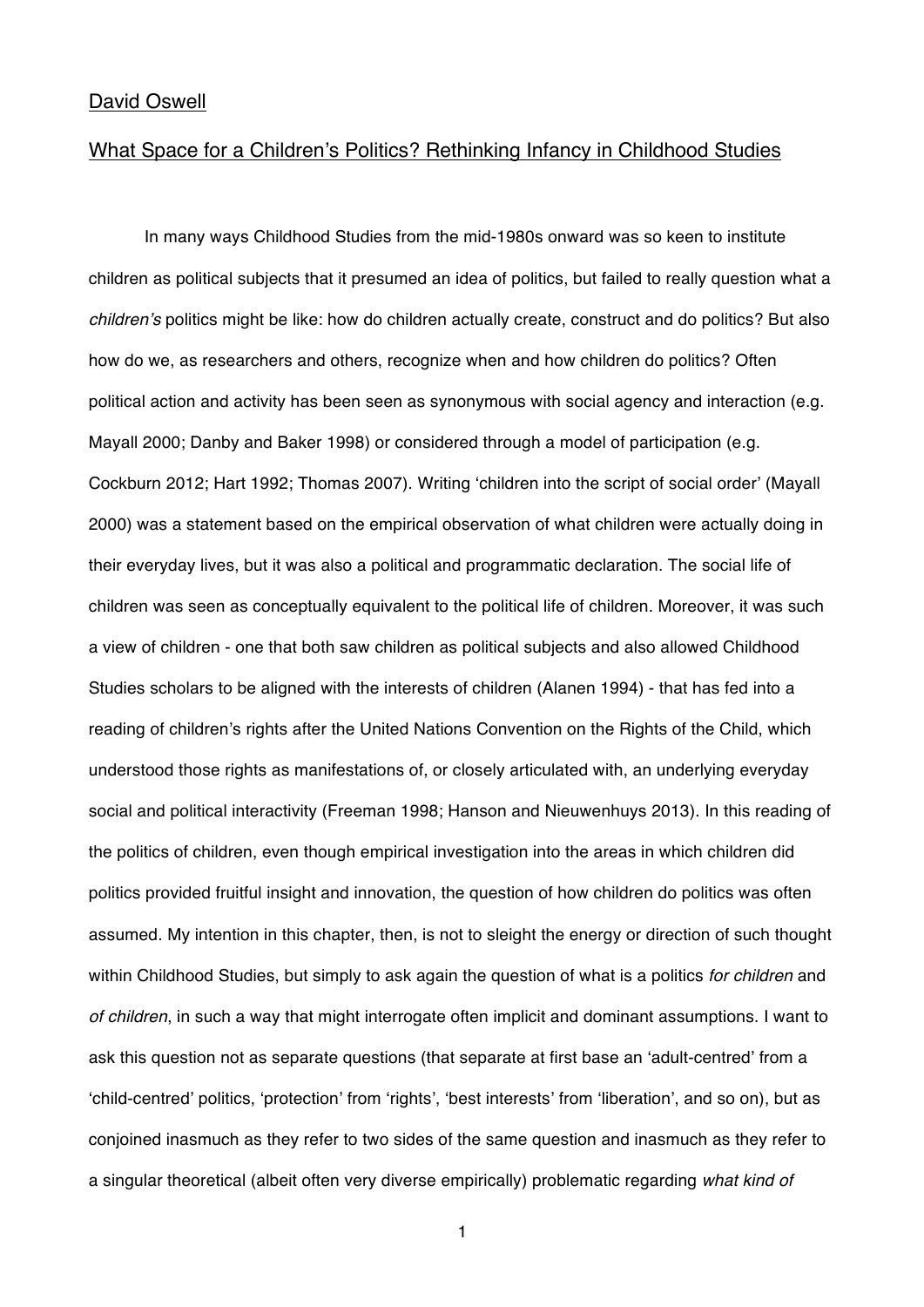*space is the space of children's politics*, a space which conjoins the fact of children doing politics with an external recognition of such doing. Let's be clear, a children's politics has never been afforded the luxury of a pure space from which children's interests could be defended, free from adult interests. Moreover, it is in this sense that a politics of childhood is also contingently, but intimately, a politics of gender.

This chapter argues that Childhood Studies has been defined not simply against an idea of 'adulthood', but, perhaps more significantly, against 'infancy'. From its initial moments it has sought to include children within a political space, but it has never systematically and theoretically engaged with the problematic of that space and, as such, has consistently thought of children in terms that attempt to scale-down or scale-up or 'cut-and-paste' adult-conceptions of the political. This chapter argues that, firstly, a more wholesale critique of the edifice of the political upon which children's (political) agency rests within Childhood Studies is needed and, secondly, a positive engagement with the question of infancy needs to be made. If adultist conceptualizations have rested on an idea of the primacy of speech, often within a gendered distribution between reproduction and necessity, on the one hand, and politics and freedom (or agency) on the other, then a politics thought with, not against, infancy suggests consideration of messier, more physical and noisier forms of demonstration, alignment and articulation. In such a demonstrative space, the sound of politics is different (see Oswell 2009; Rosen 2015). Moreover, in such a move to thinking of a *politics-with-infancy*, there is no simple position of the child and childhood with and from which researchers can align their knowledge production and critique; instead, a politics-with-infancy suggests a necessarily collective, negotiated, haptic and diffracted 'vision'.

I start by briefly defining the contours of what I see as the existing problematic. I then consider two aspects of a rethought engagement with children's politics and infancy: firstly in relation to a reframing of children's political space as a space of contestation and assembly, rather than of voice or even dialogue; and secondly in relation to questions of infrastructure and the material resources and supports for a space of politics. My discussion leans on the work of Jacques Rancière and Judith Butler.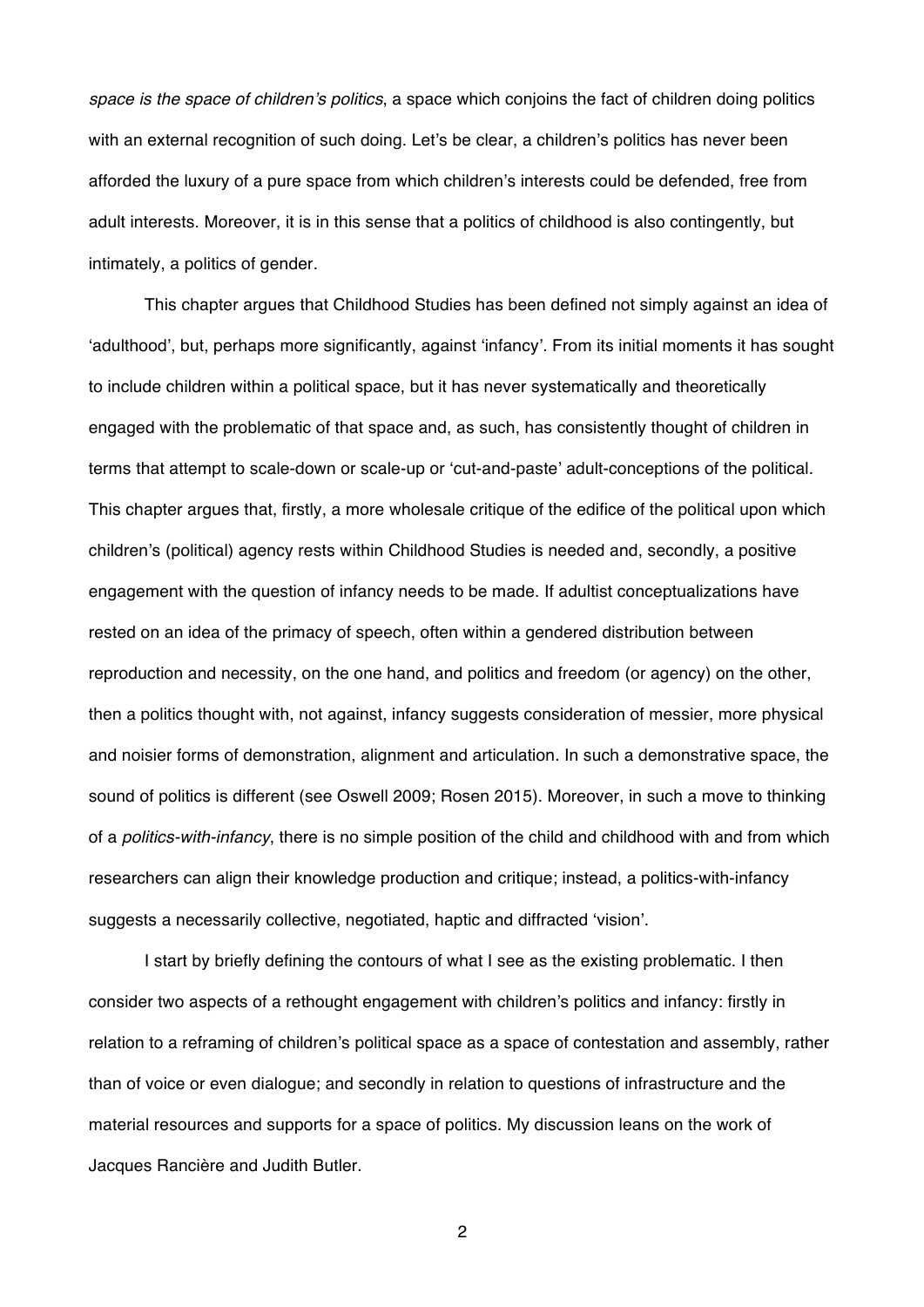#### Defining the Problematic

There are three defining features of the problematic: a mutually exclusive binary relation between, on the one hand, a politics imposed on children and, on the other, a politics internal to children's everyday lives; an acceptance that contemporary politics surpasses a domestic/public divide, yet, at the same time, the maintenance of an understanding (not overtly stated) of politics in terms of a classical conceptualization of the political actor as a form of 'public man' and in the context of a *res publica*; and finally, a sense from some within Childhood Studies that mainstream political theory has ignored children, yet matched with a lack of motivation to engage systematically with mainstream political theory on the ground of a 'children's politics'.

Rightly Childhood Studies has been critical of the social structures through which children's lives have been, and are, governed and regulated, of the dominant ideologies and discourses of childhood, which are circulated and support reactionary perceptions and conceptualizations of children, but also of the multiple ways in which children have been, and are, ignored or erased in many affairs of public and social policy and political debate and consideration (Thomas 2013). Equally, Childhood Studies has made clear and evident how children, through their everyday interactions, shape and also make the worlds which they inhabit. These social interactions are seen as political; they are defined in the context of and often against adults and adult definitions of who children are and what they should be doing. For example, James and James foreground how children who are 'out of place', with regard to normative adult ideas of childhood, are seen to cause both criminal and symbolic offence (James and James 2004 ). Or for example, Danby and Baker talk about how the interactions of children in a pre-school classroom are political, with some children aligning the teacher against other children in such a way that the children 'restore social order' differently to that of the adult teacher alone ( Danby and Baker 1998).

There has been a schism in children's politics - between a politics *for children* and a politics *of children* - at the heart of sociologies of childhood for the last forty five, if not more, years. In 1973, Norman Denzin stated that 'children find themselves talked about, legislated over, tested and scrutinized' and that 'the perspective of the caretaker is embodied in our definition of the child' (Denzin 1973: 2-3). In contrast to such a top-down, adultist conceptualization of children, Denzin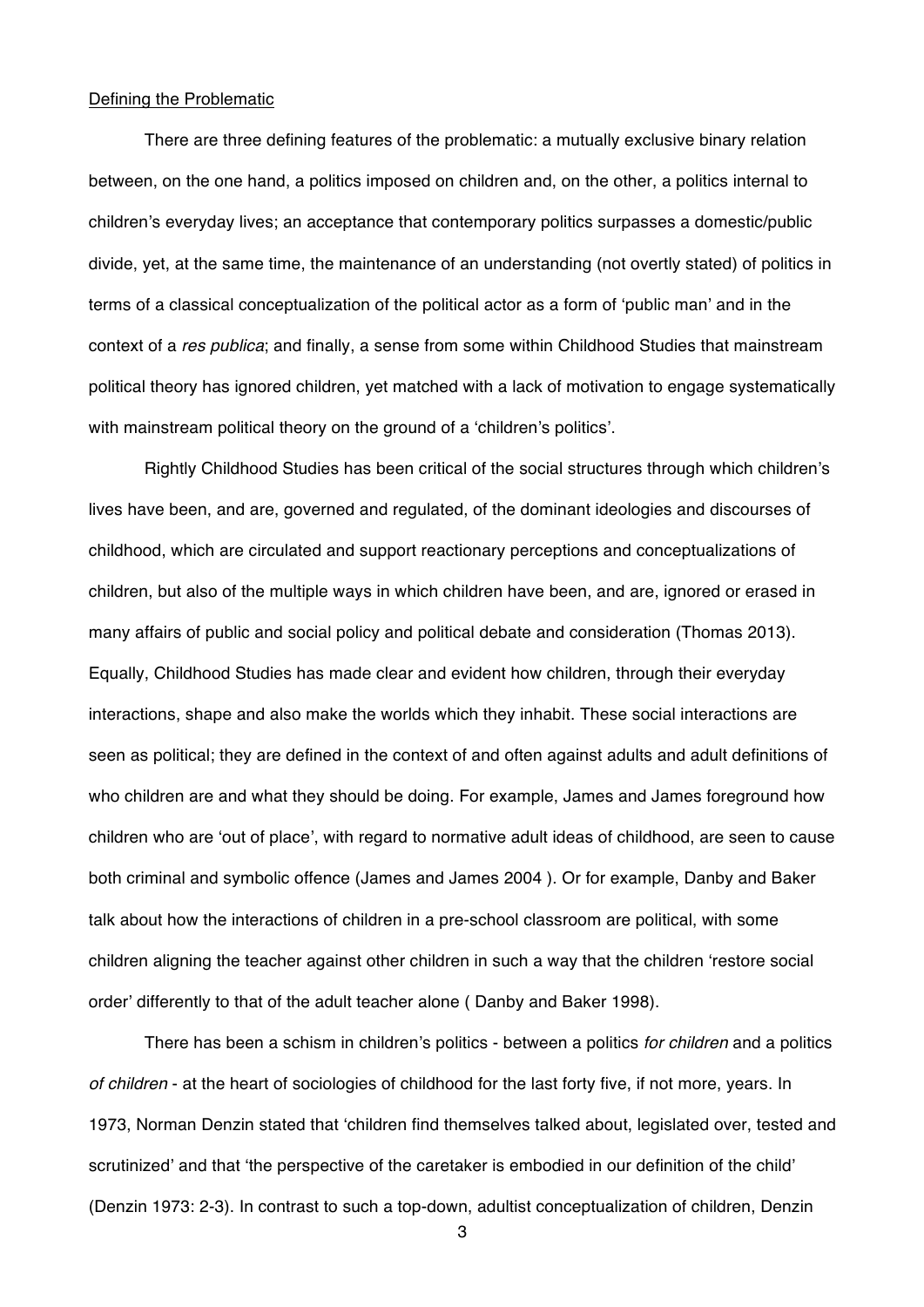argues that children, as for all human beings, should be understood 'in active, interactionist terms'. They are 'symbol manipulating organisms… capable of *mindful, self-conscious activity*' (Denzin 1973: 7). Denzin is critical of deficit models of children and, although hesitant to throw child development completely out of the window, wants to understand such development in interactionist terms, namely in the context of children's everyday experiences and active interactions (Denzin 1973: 9). A resolution to the schism is offered such that 'children be accorded the rights to act like adults, be given the responsibility that comes with those rights, and be given access to the resources to organize and act out such rights' (Denzin 1973: 15). A solution to the deficit in a politics *for children* is found in an everyday politics *of children*. And yet understanding of such everyday politics is by virtue of constructing children 'like adults': namely, a solution to the problem of the deficit is to model children *as adults*. In doing so, the solution to the deficit (one that is profoundly shaped in modern times by discourses of development and socialization) erases any reflection on *the infancy* of children's politics, namely reflection on the difference children make to *a conceptualization of the political*. Moreover, in the shift to a politics of children any close alignment of childhood and care, and the gendering of such relations, is erased in favour of an implicitly masculine conceptualization of the child as a political actor.

This difficult relation to gender has been central to a politics of childhood. Central to this has been a critique of understandings of children that locate them only inasmuch as they are products of families and reproduced through systems of care and welfare. This has meant that Childhood Studies scholars have been critical of 'protectionist' ideas about childhood (see Archard 1993), but more extensively the project of giving children a voice and facilitating their rights has been dependent on the demand to 'extricate children, conceptually, from parents, the family and professionals' (Mayall 2000: 243). The extrication of children from such ideas and practices of development, protection and care (namely, a set of ideas and practices that place women and children in a normalized alignment) and the placing of children, conceptually, fully into the realm of the social and the sociological is also seen in terms of a movement of children from the a-political to the political: '[t]he sociological project is to work initially on the task of extracting children theoretically from the family in order to study their social positioning as a social group' (Mayall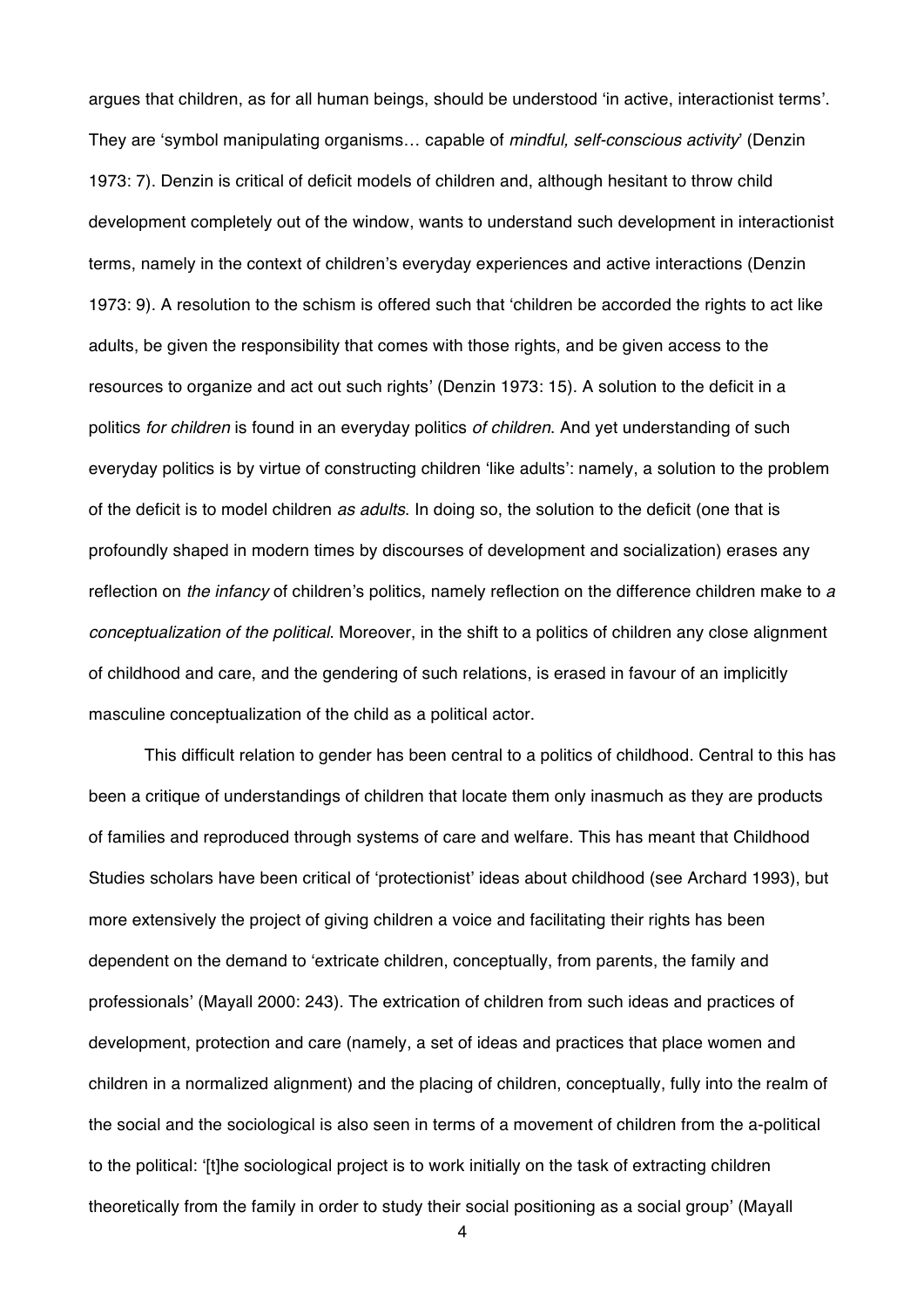2000: 247). Yet for Mayall and others such a move does not simply mean an acceptance of a gendered division of labour and space that sees a public realm shaped by the supposedly masculine affairs of economics and politics and a feminized private realm of domesticity, mothers, children, and reproduction. On the contrary, the domestic is itself seen in terms of economics and politics (Mayall 2000: 248). The work of Carol Smart and colleagues (Smart, Neale and Wade 2001) has, for example, been significant in conceptualising family as a site of political contestation and negotiation and her work has been very clearly aligned with Giddens' public policy work on 'the democracy of the family' (Giddens 1998).

In mainstream political theory and political sociology, there is a tradition that sees a dissolution of the divide between private and public as constituting a broader societal shift which is typified by the decline of public man. For example, Hannah Arendt has argued that the modern age sees an increasing surpassing of the political by the exigencies of the private, of necessity, of reproduction and of economics as *oikonomia* (i.e. as household management). This transition is aligned with the growth of modern issues of welfare and of the growth of the state (Arendt 1998). Or Richard Sennet, in his conclusion to *The Fall of Public Man*, presents two images of what he calls 'intimate tyrannies': the first is 'a life limited by children, mortgages on the house, quarrels with one's spouse' and the second 'the police state in which all one's activities, friends, and beliefs pass through the net of governmental surveillance' (Sennett 1977: 337). Domestication (both petty homeliness and also state surveillance and control), in which the child becomes a dominant figure, is contrasted with an idea of the *res publica* and public man. Childhood Studies may have issues with this reading of modernity, but in its critique of normative ideas about socialization or development, it has often failed to mark the infancy of children as a point of *difference in* and *against* a dominant model of political agency that is predicated on a free individual expressive subject within *res publica*. Often children's politics has been argued on the basis, not only of it freeing children, conceptually, from the household, but also from a realm of necessity seen in terms of reproduction and the biological. This is certainly the main thrust of the political ontology offered by James and Prout (1990) (see Oswell 2016). Much recent work on biopower, biopolitics, and hybrid humans/technologies/natures begins to shift the basis of this ontology (Lee 2014; Prout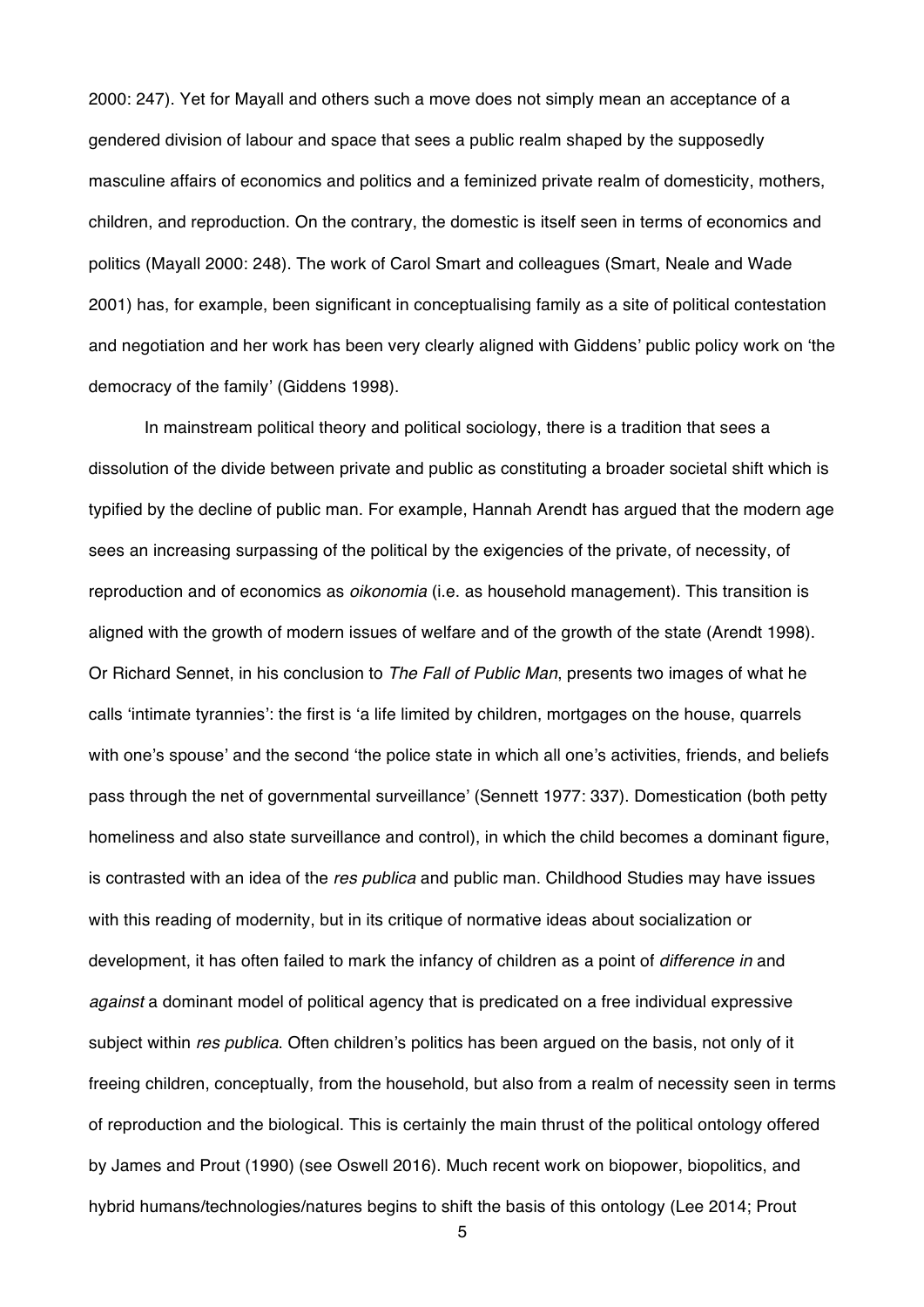2005; Wells 2011). And some feminist work in Childhood Studies raises significant questions about children's socially necessary labour and a gendered division of social reproductive labour (Rosen and Newberry, forthcoming). But any rethinking of children's politics must rethink also the conservative core republicanism at the heart of Childhood Studies. To think about the spaces of children's politics, or children's 'spaces of appearance' in Arendt's terms (1998), implies a deconstruction not only of children's relation to family and welfare, but also their relation to politics itself, to the dominant models through which politics has been conceptualized. The original spirit of Mayall's articulation of a sociology for children with a politics of childhood needs to be pushed further in terms of the very givenness of the political itself, inasmuch as children can't simply be offered a ready-made mask of 'political actor', but rather their presence in politics is itself a push for redrawing the terms, conditions and positionalities of politics. In this sense, over and above the innovations of Alderson's research on the politics and rights of babies and infants, her work repeats this form of political actor (Alderson, 2000). In order to think through this problematic I want to focus specifically on the work of Jacques Rancière and Judith Butler on speech and political space and to consider further, but also provisionally, the question of 'what kind of space is the space of children's politics'. In doing so, I will first consider questions about political contestation and assembly and, second, questions about the material support or infrastructuring of political space.

### From Voice to Assembly

If politics, at its most radical moment, refers to the processes through which actors and resources bring about social change (namely, processes of disturbance and transition), then it refers to a different set of processes than 'the social', which is the object of such disturbance and transition. It is important to understand the social practices, agencies and dynamics that form a social system or social world. It is also important to understand how children are key social actors and agents in the social worlds they inhabit. To write 'children into the script of social order' is an important aspect of a broader epistemological politics regarding the contribution of children to social order. Such sociological work has taken different perspectives (e.g. the Bourdieusian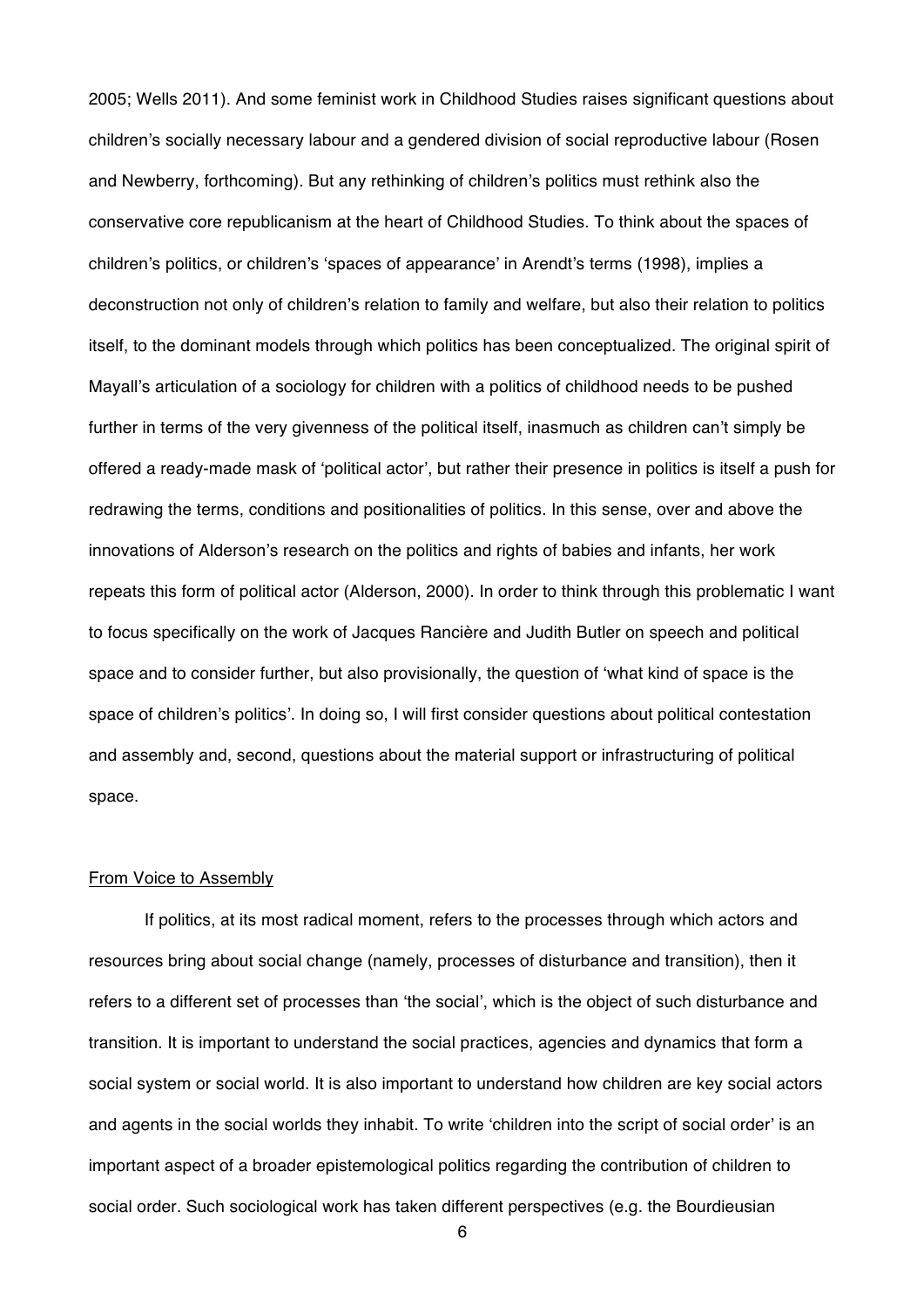research of Alanen and Siisiäinen (2011) or the actor-network research of Prout (2005)). But in failing to differentiate 'the political' from the social', and in conflating 'political actors' with 'social actors', such work has offered empirical observation and theoretical analysis of the status quo, not of change as a political formation dependent on a transitional political moment. Such sociological work might consider the social dynamics within which people and resources are formed; it might also offer an account of the unequal distribution of resources between actors as constitutive of such dynamics; but the position and force of such actors in the overturning of one system or dynamic into another on the basis of such inequalities might be seen as political, and not only sociological. In this sense, to talk of a situation as political is to understand such a situation as something more than sociological. Martin Breaugh defines the social bond as collective existence, but the political bond as collective action (2013: 202-3), by which he means not simply collective agency, but concerted orchestrated agency that brings about a change in the structure of collective existence.

Jacques Rancière helps us to think of this political formation and what might constitute such a political moment; moreover, he, perhaps unwittingly, allows us to think of such a moment in terms of the question of infancy. His engagement with the question of the political is framed in terms of its classical European 'origins' (*arkhe*) in Aristotle. The patriarchal, Eurocentric and slaveowning contexts for such thought clearly constitute limitations. For Rancière such an origin is a point of contestation and reinterpretation. Rather than repeat the idea that there is an anthropological divide between the human animal and other animals by virtue of speech, or reason through speech (*logos*), Rancière reads Aristotle's discussion about 'man as a political animal' (*z*ō*on politikon*) as a problem about recognition and dispute (1999: 21-42). It is not that Rancière is dismissive of the idea of a life committed to public affairs (*bios politicos*), but that he contests its foundationalist and essentialist assumptions (cf. Arendt 1998; Agamben 1998). He refuses an idea that who has and who doesn't have political speech might be based on the qualities, attributes and capacities of the person (namely, refusing that there is an essentialist reason for not recognising women or barbarians or slaves or children within the political community or *polis*). For us this means refusing essentialist ideas about adult reasonable and rationale speech set against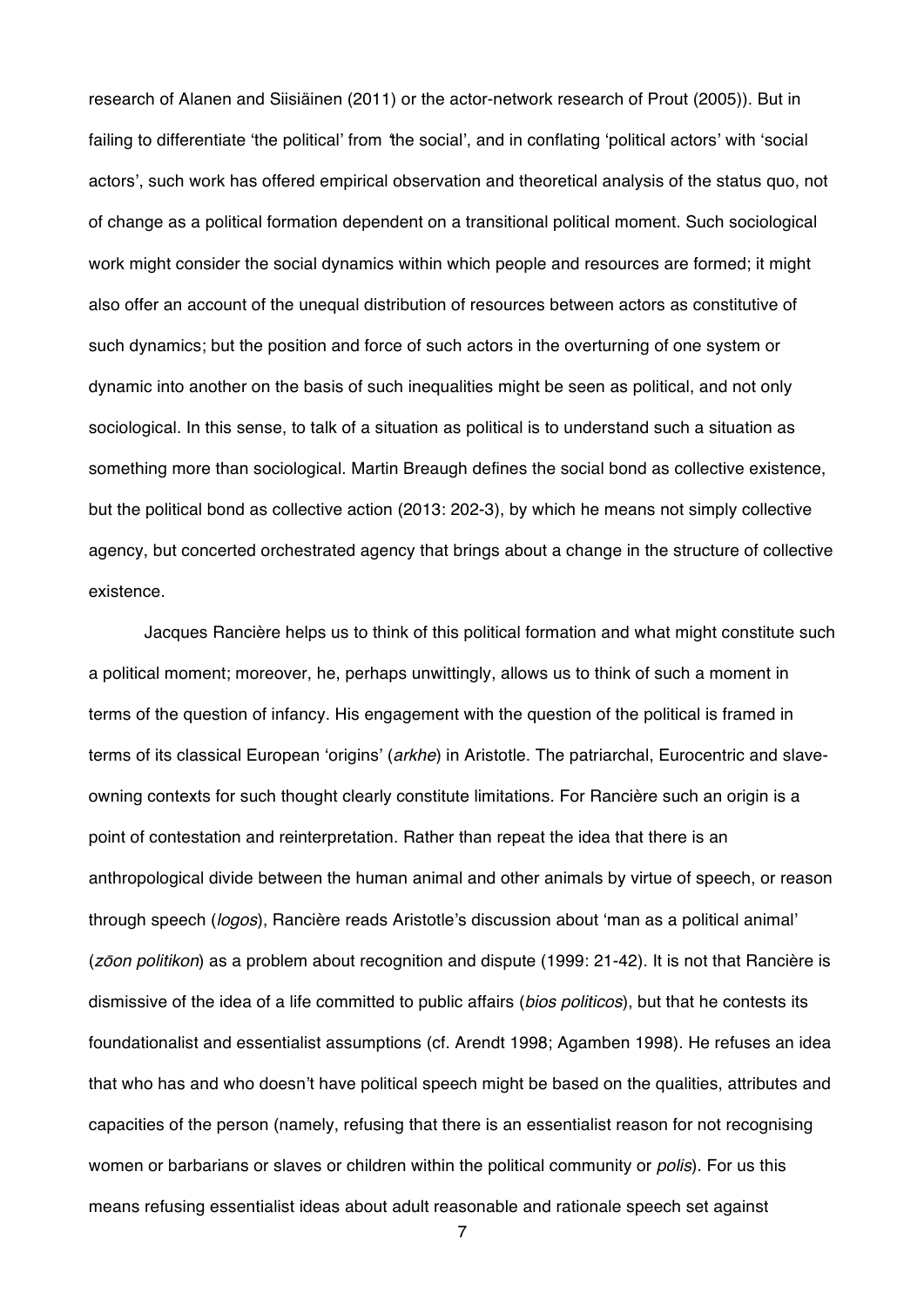essentialist ideas about the babble, or lesser speech, of infants. On the one hand, Rancière sees the classification of people and things into different types of people and things in terms of what he refers to as *police*. He doesn't see this exactly in Foucauldian terms as a question of control or government (Rancière 2010: 94-6); rather he sees this in terms of how the sensible (that which is and can be perceived and sensed) is distributed (e.g. in terms of those who might be seen to have some qualities and capacities rather than others). For example, small children are seen to embody, as a form of habitus, a lack of seriousness and a propensity for play. Groups of teenage black boys may be felt by some white adults as threatening and hyper-aggressive. These racist biases and prejudices are not simply cognitive constructions and classifications; they are felt and sensed as habitus, as a form of the distribution of the sensible. In contrast, and on the other hand, Rancière refers to *politics* as that which contests and overturns the distribution of the sensible that is policed. The contestation is predicated on a dispute or on the recognition of a *wrong*. He refers to dispute through the notions of *disagreement* or *dissensus* (Rancière 1999 and 2010). Politics, in this sense, is a rare occurrence, inasmuch as it does not refer to a generality across all social existence. The wrong at the heart of politics is twofold; it refers both to the fact of domination (i.e. to forms of political subjectification and relations of dependency) and to the symbolic distribution of bodies into 'those that one sees and those that one does not, those who have a logos… and those who have no logos, those who really speak and those whose voice merely mimics the articulate voice to express pleasure and pain' (Rancière 1999: 22). In contrast to Aristotle, to the presumption that politics is predicated on a primary distinction between those animals who speak (and who have capacity for justice, for thinking about what is useful and what is harmful) and those who only make noise (*phone*) (and who merely express sounds of pleasure and pain), Rancière argues that such a distinction (a distribution of bodies and the sensible) is dependent precisely on a prior articulation, namely on the account given by those who lay claim to having speech. He states that: '[p]olitics exists because the logos is never simply speech, because it is always indissolubly the *account* that is made of this speech' (1999: 22-23). Politics names the contestation of the distribution of the sensible on the basis of those who can speak and those who are deemed unable to speak, but also of the recognition of some sounds as speech and some as noise or babble.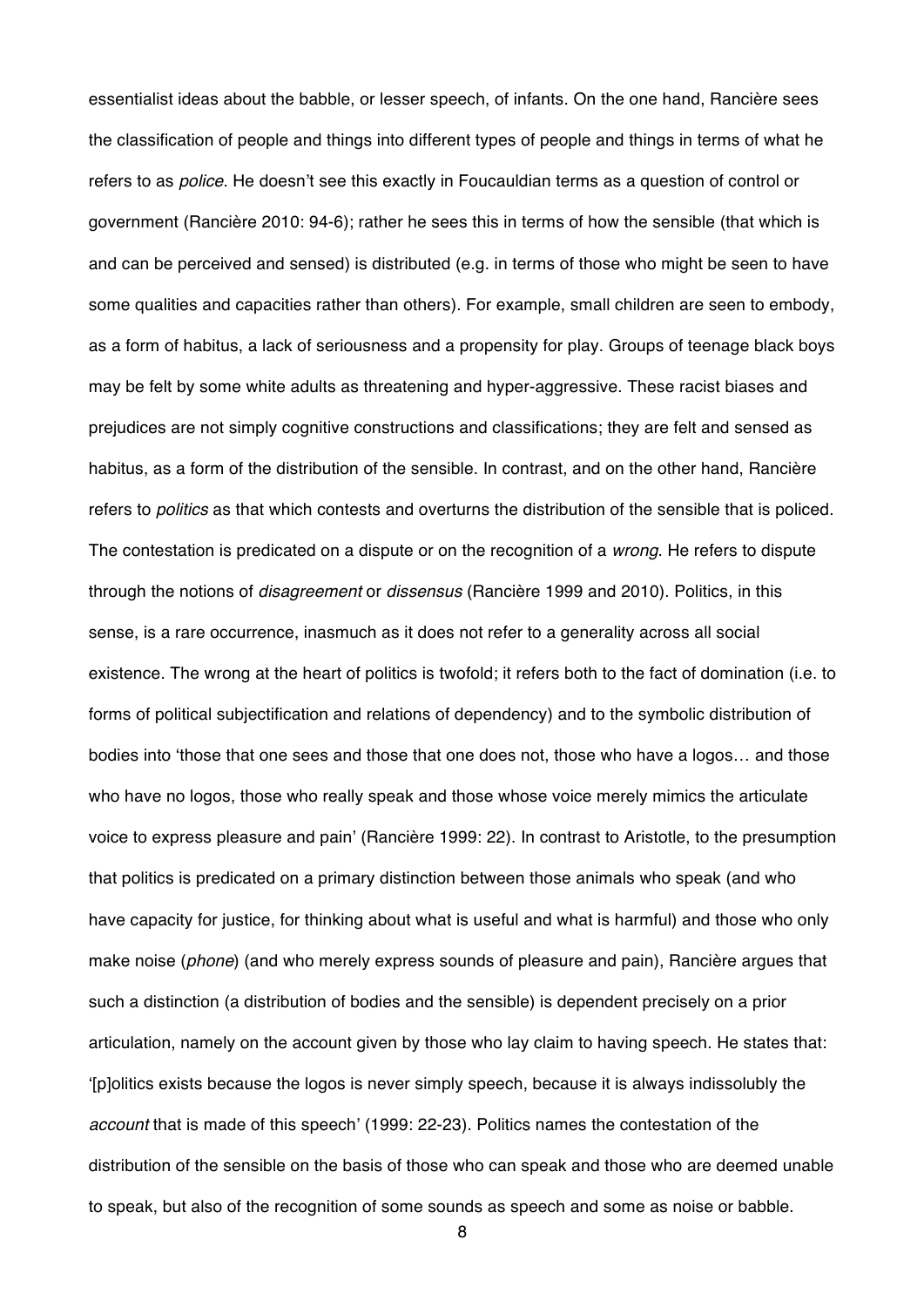Although Rancière begins with the analogy of speech, it is clear that such an understanding of politics implies the recognition of more than speech. The sensible for Rancière refers to an idea of aesthetics 'as the system of *a priori* [albeit defined in Foucauldian terms as a kind of historical *a priori*] forms determining what presents itself to sense experience' (2006: 13). The sensible is understood as *aesthesis*, as that which is perceptible, sensed, and experienced. The sensible is that which can be expressed and that which can be experienced as expression, such that expression is not necessarily vocal, but can imply an articulation across a range of media and mediums. In that sense then, we have an understanding of children's politics that is not reduced to children's voice and the recognition (or not) of that voice as speech (i.e. it is not simply about giving children a platform to speak or listening to what children say, although that is clearly important) nor is it reduced to children and adults in intergenerational dialogue, such that politics is defined as the sharing of experiences and positionalities through interactional talk. In that sense, the imperative 'voice is not enough' would constitute a radical demand regarding our common sense of what constitutes the political, a demand more radical than found in Lundy's framing of the issue (2007). It is more than an invitation to participate. A children's politics would define that which ruptures the perceptions of those dominant in such a way that their perceptions are radically refigured and such that the participants of a new settlement includes those children and their sensibilities that were previously excluded.

Politics implies, for Rancière, the 'demonstration of a gap in the sensible itself' (2010: 38). What was perceived and recognized as noise is placed next to the sound of speech as if they were equivalent, on the same stage. And the force that presents noise on the same stage is understood by Rancière as the righting of a wrong, as the demonstration of a dispute. The righting of such a wrong though is not on the basis of a more accurate and representative account; rather it is on the basis of those excluded, those seen only to emit noise, apparently simply placing themselves sideby-side on 'a common stage' with those who, prior to such a moment, failed or refused to recognize their sounds as if it were speech. Rancière talks about this moment in terms of 'the deployment of a specific scene of revelation' (1999: 25). This moment is quintessentially political: 'Politics is primarily conflict over the existence of a common stage and over the existence and status of those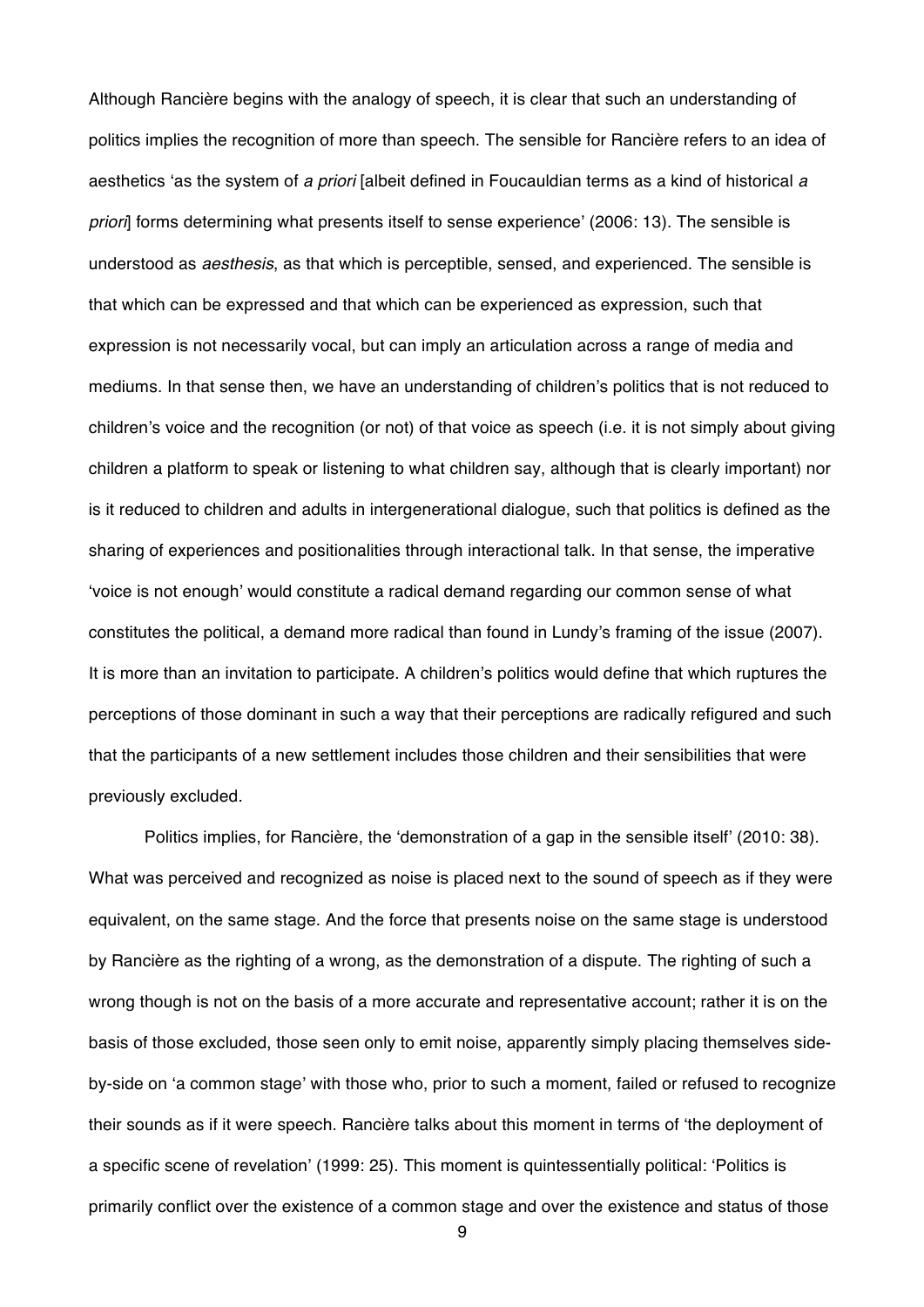present on it' (1999: 26-7). But those who contest the dominant order, who contest adultist authority and expertise, do so not because they have well-defined identities prior to the contestation and on the basis of which such contestation is made (i.e. in terms of interests and experiences). Rather, those who are not counted - those who are not taken into account and are seen as having no capacity to account for themselves - present themselves on the same stage, in common, with those who refuse their recognition and in doing so they contest the prior terms of recognition and perception. They contest such terms on the basis of a wrong, namely the wrong of their prior exclusion. Central to such contestation is the contestation of the presumed prior identities. In that sense, any politics of children, we might assume, is also a contestation of the identities and established discourses of 'child/adult', 'children/adults', and 'childhood/adulthood'. Politics, in this sense, implies a radical re-thinking and a radical re-representation. In Rancière's terms politics implies the gauging of incommensurables: '[t]he incommensurables of the equality of speaking beings and the distribution of social bodies are gauged in relation to each other, and this gauge has an effect on the distribution itself' (1999: 39-40).

The fact of the social and cultural diversities of children and adults, through gender, sexuality, race, ethnicity, class and (dis)ability, is not questioned. Yet, the placing of children's perceptions and sensibilities (as more than those specified diversities) alongside those of the adults, who have presumed to know, to differentiate, and to do the work of writing social order, is political inasmuch as those now present on the stage do not simply repeat the words of adults, nor do they even speak as adults speak, but they upset the very terms and conditions of the relationship. And in this sense, this upsetting is not simply 'dialogue'. The psychoanalyst Thomas Ogden talks about the case of Robert, a blind schizophrenic teenager, who has a fear of spiders and who never washes for fear of being sucked down the plughole. Robert wore the same clothes day after day and his hair was matted with grease and dirt. In his account of the psychoanalytic sessions with Robert, Ogden talks about feeling 'invaded by this patient'. He says, 'I felt as if he had managed to get inside of me - to get under my skin - by means of his odour that was saturating my furniture' (Ogden 1989: 57 quoted in Lafrance 2009: 17). Ogden understands his feelings about Robert in terms of Robert's determination to make his presence felt (which Ogden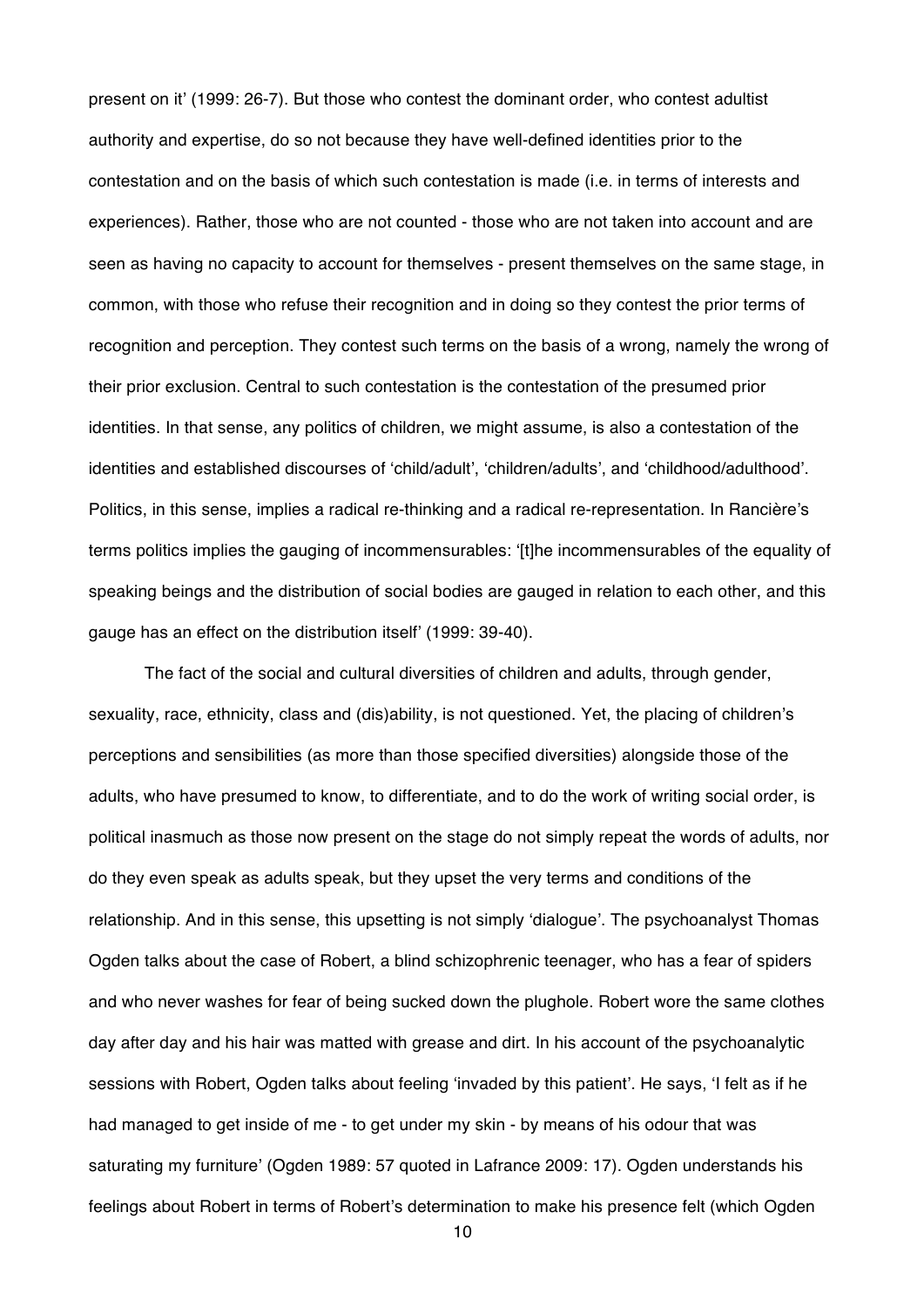analyses in terms of a sense of a 'second skin') such that 'he attempted to ground himself in the sensation of his own distinct bodily odour, which was of particular importance to him in the absence of the capacity to form well-defined visual images… His odour provided the rudiments of being someone (someone who had a particular odour), being somewhere (somewhere in which he could perceive his odour), and being something for another person (a person who could smell him, be infused by him, and remember him)' (Ogden, 1989: 58 quoted in Lafrance 2009: 17). Although this example raises questions about sensibilities and the sensible, I am not though suggesting that this is a form of politics because it is not clear that the register of the interaction has changed. The gauging of the two sets of sensibilities in a single measure on a single stage is political if, and only if, the measure itself is changed. If this meant that children spoke simply as we might expect and recognize them to speak, then it would mean we would continue to place them in the same position within any social order prior to such speaking. But if the process of being political is not based on prior political subjects becoming aware of their inequality or of the interests of their pre-defined community, then politics is radically precarious. This means two things: firstly, the political subjectivity of infants is such that any intentionality, any motivation to change the status quo does not take the appearance of the well-defined political subjects in relation to which we may be familiar. We can't map an infant politics onto those images of vanguardist demonstrators or articulate spokespersons in debating chambers. There will be a novelty that is genuinely surprising. Secondly, the language used to talk about the infancy of a children's politics is necessarily both partial and metaphoric. It is partial because it cannot claim to represent a constituency of one set of people against another. And it is metaphoric because it necessarily has a hesitancy to that which it represents, inasmuch as any 'reality' is revealed *post hoc*, after the moment of politics. Moreover, the outcome of a children's politics is not that it cannot be seen and felt (inasmuch as the outcome constitutes a re-distribution of the sensible), but that its recognition by others is seen as caught up in the structure of the social that is at the core of the problem. All of this suggests both a novelty and a surprise, but also a sense of care, attentiveness and support with regard to such fledgling moments. Whereas an adult vanguardist politics or the idea of political debate in an assembly might presume ready-made political actors, fully equipped to take on the task of social and political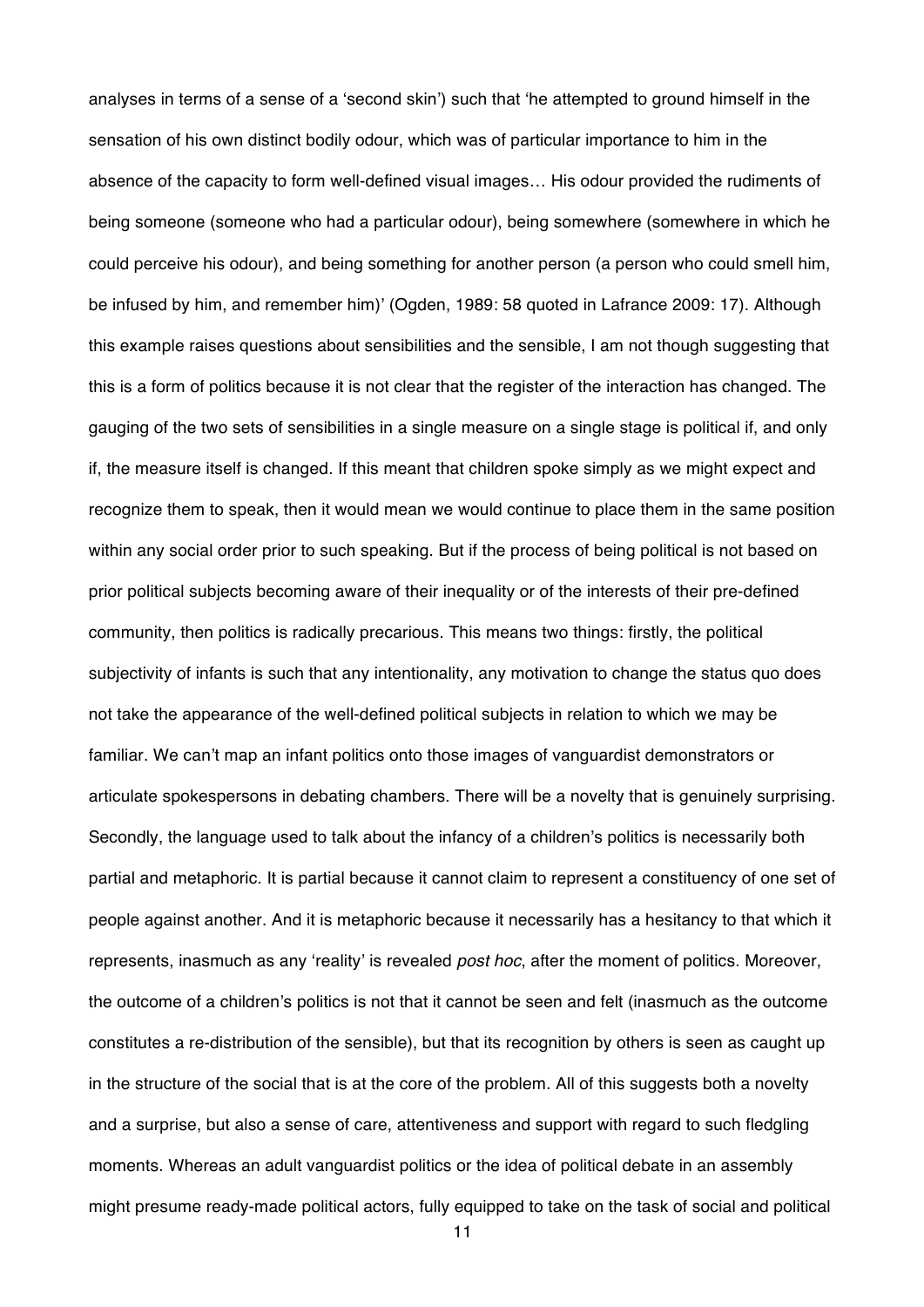change, an infant politics, in contrast, is in need of support and infrastructure. Such infrastructure is needed as a basic and primary demand.

In such rethinking, children, inasmuch as they might be defined through their infancy, change the nature of political discourse, not simply in terms of what they say (i.e. the comprehendible content of their expressions), but by virtue of the range of form, substance and force through which their presence articulates a politics. It would be incorrect to assume that a children's politics can simply and solely be conceptualized in terms of a (re)distribution of the sensible. Any children's politics as a basic command equally implies a (re)distribution of resources, bodies, materialities and technologies. Any repositioning of children, vis-a-vis their equality, means thinking about the infrastructures through which voices can be heard, staged and assembled and positions elevated. Infrastructure is not thought as simply technical (e.g. roads, pipes, cables, computer systems, etc) nor is it thought to the exclusion of people, but rather in terms of the mix across the two (see Oswell 2013). In AbdouMaliq Simone's thinking, infrastructure is understood in terms of the 'modes of provisioning and articulation' such that these are productive, reproductive, positioning, and distributive of people and things across places and territories over time. Infrastructures are defined through the overlapping and complex patterns of conjunctions, that are not static or fixed, but 'incessantly flexible, mobile, and provisional' (Simone 2004: 407-8). Judith Butler has a similar sense of infrastructure as an arrangement, both material and performative. But she emphasizes its supportive nature with regard to the vulnerability of bodies and people. Taft's research on participatory structures in children's and young people's workers movement in Peru considers the deep commitment to the creation of 'collaborative intergenerational relationships', but also how 'many adults have difficulty creating intergenerational dialogue without reverting to habituated and hegemonic adult/child relationships' (Taft, 2015: 470). To talk about infrastructure is to talk also about the interdependency of lives: '[t]here is no life without the conditions of life that variably sustain life, and those conditions are pervasively social, establishing not the discrete ontology of the person, but rather the interdependency of persons, involving reproducible and sustaining social relations, and relations to the environment and to non-human forms of life, broadly considered' (2009: 19). For Butler such support is increasingly recognized as a political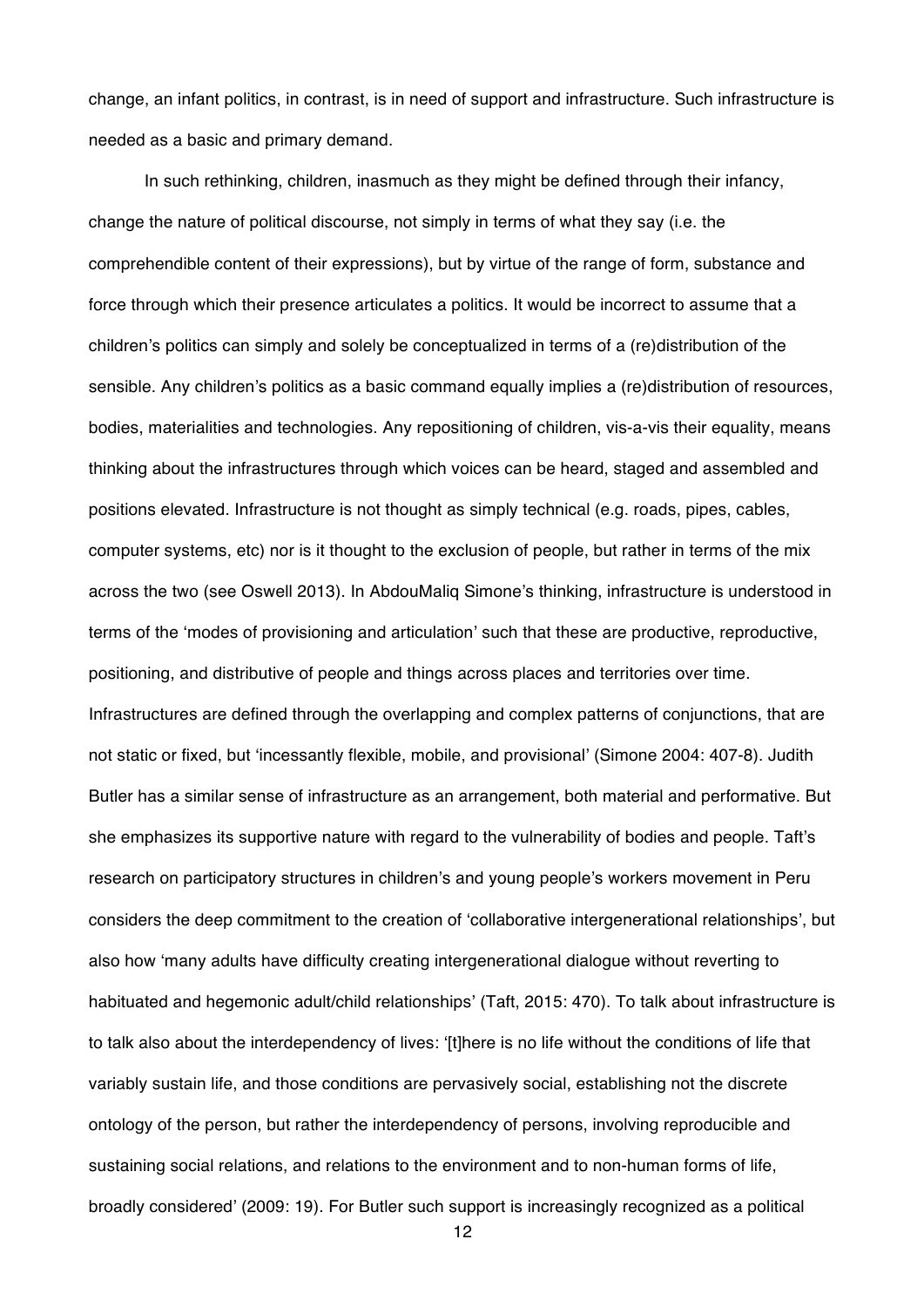demand, 'a demand for a certain kind of inhabitable ground and its meaning and force derive precisely from that lack' (2015: 127). The demand is 'not for all kinds of infrastructure, since some serve the decimation of livable life (e.g. military forms of detention, imprisonment, occupation, and surveillance, for instance), and some support livable life' (2015: 127). Butler talks about support for mobility in terms, for example, of the rights of women to walk on the streets at night, of Palestinians to walk through prohibited areas, or for black men in the US to walk without being arrested or shot (2015: 128). For children, often infrastructures that facilitate political spaces are so lacking that their possibilities are only fleetingly glimpsed. A group of fourteen year old girls might demand a secure environment and transport between respective homes and a party across town at night: a demand for a right to the city, a demand for freedom of movement at all times of day, a demand that requires thinking through mobility, age and gendered violence beyond the impasse of threat and protection.

Understanding children's, and others', vulnerabilities (as might be suggested in the work of Taft in her critique of neoliberal agency with regard to young women's activism (2011), Harris and Shields Dobson on suffering actors (2015), and Mizen and Ofusu-Kusi on children's agency as vulnerability (2013) and Puar (2009) on debility and disability) allows us to have a more attenuated sense of agency. It also raises the questions about the relation between bodies, not only as lived experience, but as living bodies in need of support and infrastructure. Research suggests that all bodies, infantile and adult, are entangled through infrastructure and that (human) living requires such interdependency (Manning 2009), but some lives seem more fragile and more in need of support. Or perhaps it is simply that different bodies need to be at different times and spaces differently supported. To talk about children and vulnerability lets in the question of biology. Evelyn Thoman states that an 'infant's behavior is the ultimate expression of its biological functioning' (Thoman 1980: 243 quoted in Gottlieb 2004: 57). But rather than write this off as a 'social construction', it is important to unpack its biopolitics. Rather than dismiss the claims regarding infancy and biology, it is important to understand how those claims constitute a necessary heritage for the lives of some children, providing them with complex supportive infrastructures. To overturn or to out-live those infrastructures itself requires support and care and the alliances of others.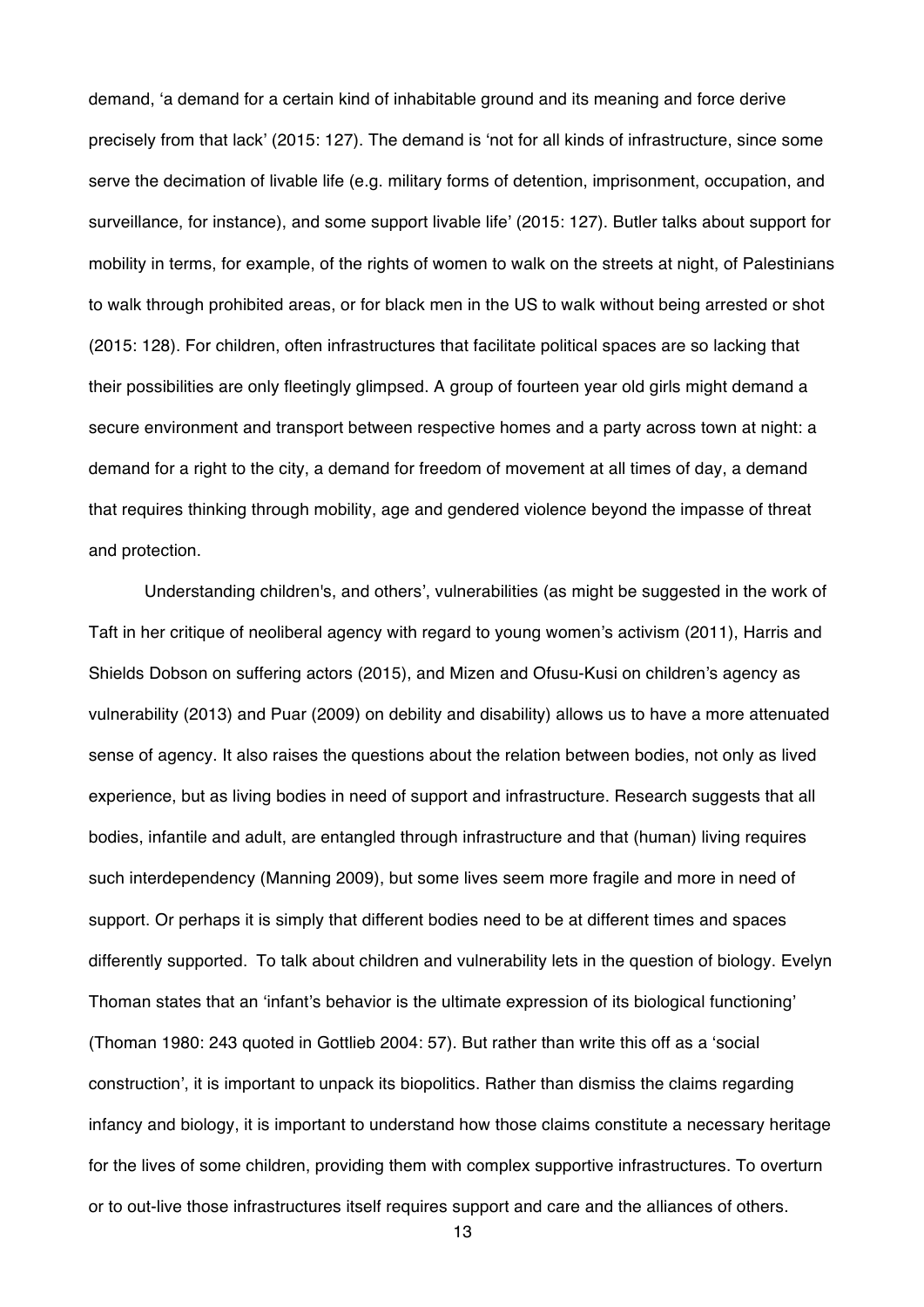Equally, it is important to consider that what constitutes 'biology' (as physiology or as development, etc) is too heavily laden with Western connotations and such connotations need to factored into any investigation and understanding (see Gottlieb 2004: 60-1).

To talk about children's politics in terms of both infancy and infrastructure through the writing of Butler lays bare the vulnerability of infant bodies in a way that doesn't isolate those bodies from other bodies and from infrastructure, but precisely allows us to think through their necessary correlation. Whose bodies and what infrastructures support children doing politics? Through what articulations are bodies and technologies assembled? If, for example, babies communicate not only through sound, but through poohing and peeing, crying and cuddling, what bodies and mechanisms fit together? What might it mean, as Alma Gottlieb says, to shift 'the theoretical axis from the vocal cords to the urinary tract'? It would certainly 'unsettle our languagebased model of communication at the same time that it may violate our notions of bodily pollution' (Gottlieb 2004: 55). This is not to suggest an understanding of children's politics as carnivalesque (Bakhtin 1968), but simply to think about how different bodies assemble in relation to different media (pooh, urine, milk, salty water) and through different technologies (nappies, barrier cream, potties).

#### **Conclusions**

The paradox that infancy throws up for politics is that if politics is concerned with overturning current structures and institutions and the mobilization of resources and peoples with regard to such an overturning, then infancy is defined precisely as a condition without access to such means. Infancy is defined as without voice and without resources, but also as the body that inhabits such exclusion and negation. Childhood Studies has been insistent on not letting a definition of children's politics fall back on such an idea of infancy and it has insisted on a theoretical equivalence between children and adults as political actors and agents. And yet, in doing so, it has disavowed the difference that children make to politics. This chapter, then, has argued that Childhood Studies, but also mainstream political theory, needs to (re-)engage with the problematic of infancy in (children's) politics in order to think through that difference and in order to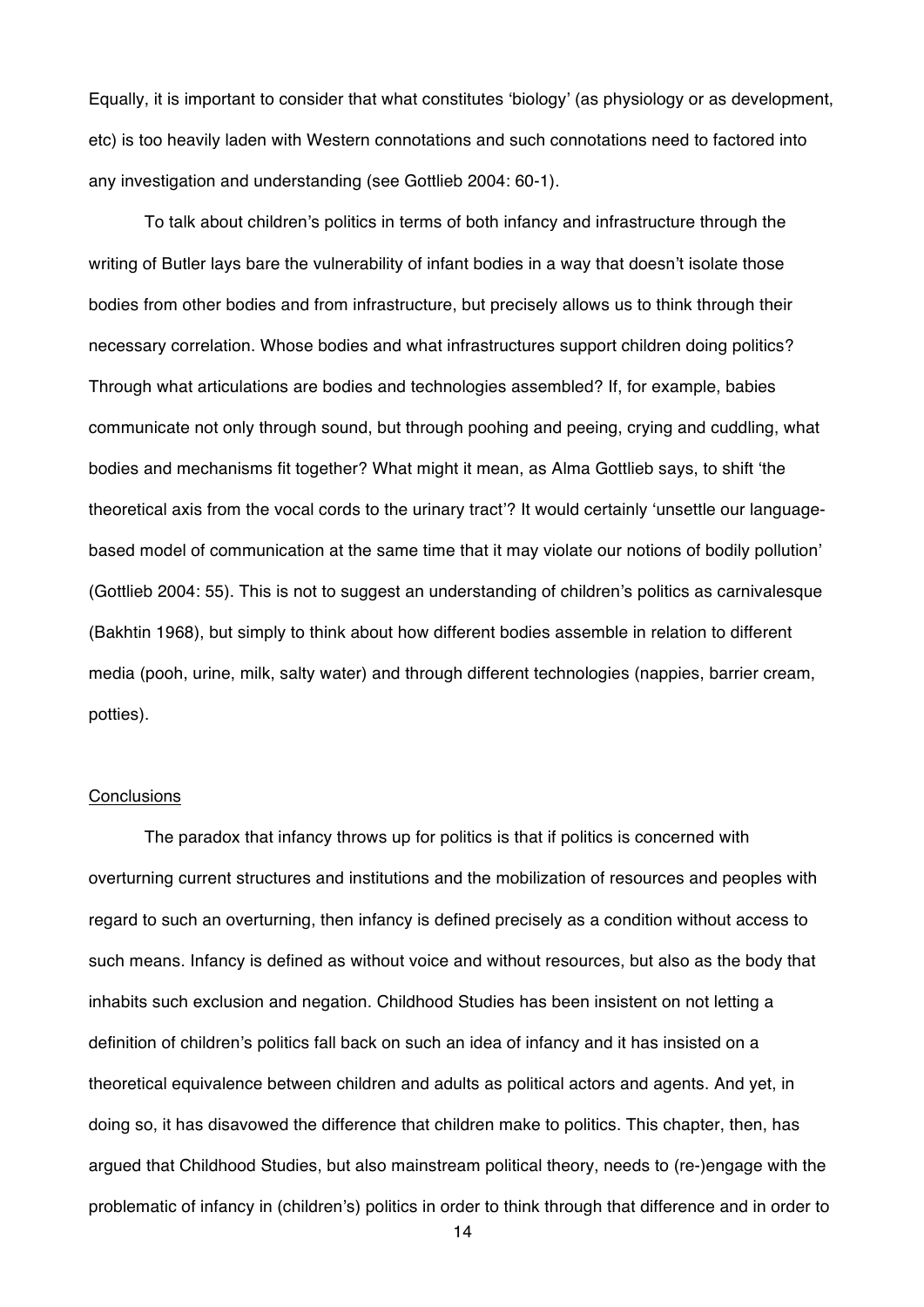begin a reconceptualization of the political. The work of Rancière and Butler provide significant, but certainly not the only, points of departure. To think about infancy in politics means that:

- we need to reconsider the media and mediums through which politics is demonstrated;
- we need to think about the infrastructures, the systems of support, the apparatuses and devices that facilitate the spaces through which politics appears and through which change occurs;
- and we need to consider vulnerability as a necessary facet of political alliances and mobilization, inasmuch as it signals a basic requirement of solidarity (that we cannot act alone, because on our own we are weak and helpless to bring about change) and, as such, taking care of others, with others, constitutes a central element to consider in thinking about counter-hegemonic political change.

To argue for these basic starting points is not to discredit the forms and practices of participation and decision-making that form the ground of much current formal and institutional children's politics. It is not an argument against children's councils or young people's parliaments. Nor is it necessarily against the practical impact of 'ladders of participation' (Hart 1992) as a device for enabling and encouraging children's participation in formal organizational contexts. Rather to argue for these basic starting points, as I have done above, for a politics-with-infancy means to argue for a broader sense of politics than one constrained by ideas of intentionality and reasoned, wellargued debate and to open up our sensitivities to noises and stutterings within a broader hegemonic children's politics. Moreover, in this framing, post-adultification means building political infrastructures beyond an adult/child binary. It means foregoing a politics of childhood 'in opposition' to adults, but embracing a politics of articulation across different constituencies of people and contexts. It is equally important to think about politics-with-infancy in relation to teenagers as to babies. To think about the infancy of children's politics does not mean posing a new ontological foundation for children's political agency. Infancy does not constitute a new model of political agency nor does it offer a new form of identity politics. Rather it simply presents a fissure in current conceptualizations of the political.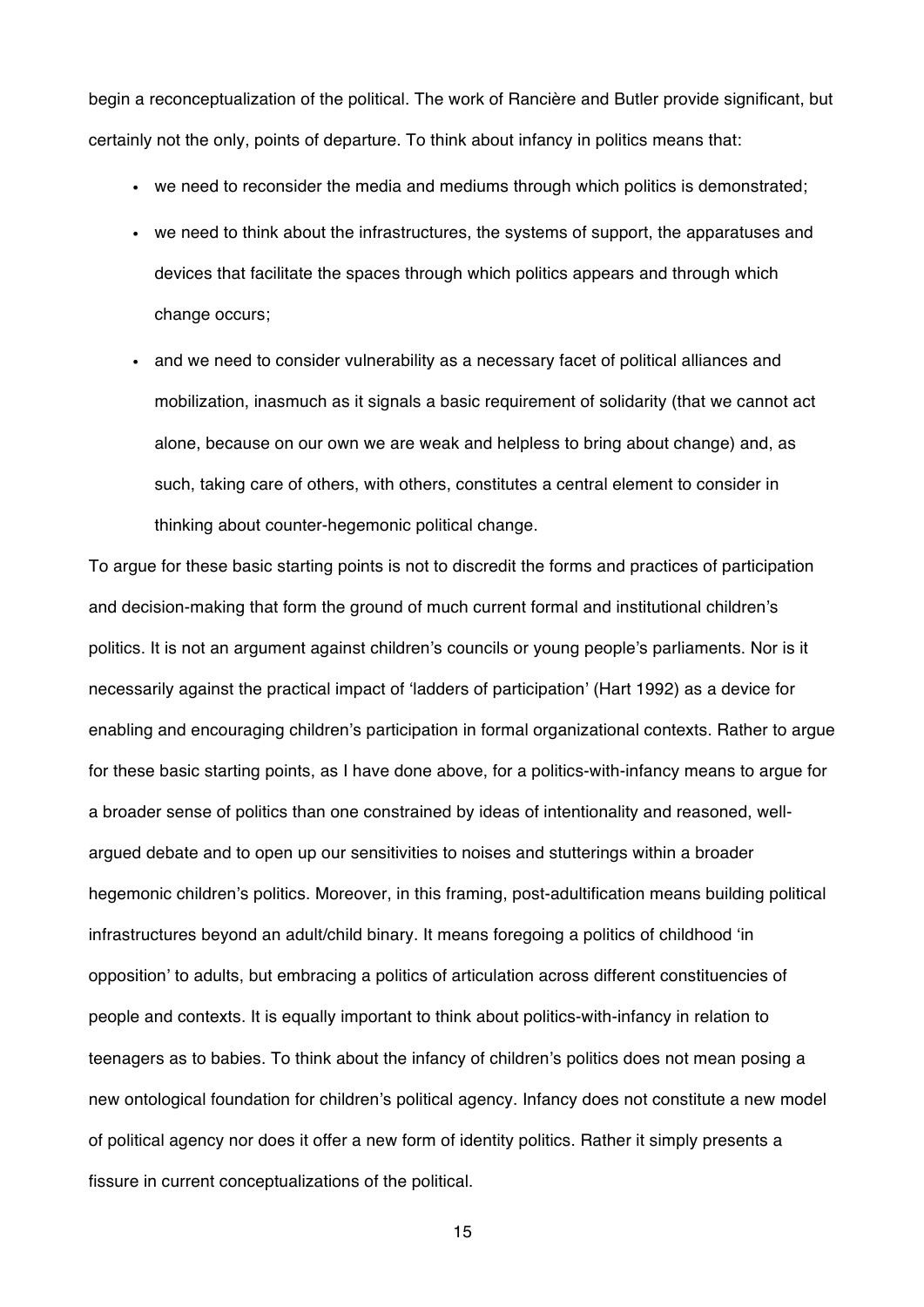## Bibliography

- Alanen, L. (1994), 'Gender and generation: feminism and the "child question"' in Qvortrup, J., Bardy, M., Sgritta, G., and Wintersberger, H. (eds) *Childhood Matters: Social Theory, Practice and Politics*, 27-42, *Aldershot: Avebury*
- Alanen, L. and Siisiäinen, M. (eds) (2011), *Fields and Capitals: Constructing Local Life*, Jyväskylä: University of Jyväskylä
- Alderson, P. (2000), *Young Children's Rights: Exploring Beliefs, Principles and Practice*, London: Jessica Kingsley
- Agamben, G. (1998), *Homo Sacer: Sovereign Power and Bare Life*, Stanford: Stanford University Press
- Archard, D. (1993), *Children: Rights and Childhood*, London: Routledge.
- Arendt, H. (1998), *The Human Condition*, Chicago: University of Chicago Press
- Bakhtin, M. (1968), *Rabelais and his World*, Cambridge, MA: MIT Press
- Breaugh, M. (2013), *The Plebeian Experience: A Discontinuous History of Political Freedom*, New York: Columbia University Press
- Butler, J. (2009), *Frames of War: When is Life Grievable?*, London: Verso
- Butler, J. (2015), *Notes Toward a Performative Theory of Assembly*, Cambridge, MA: Harvard University Press
- Cockburn, T. (2012), *Rethinking Children's Citizenship: Theory, Rights and Interdependence*, Basingstoke: Palgrave.
- Danby, S. and Baker, C. (1998), '"What's the problem?" Restoring social order in the preschool classroom' in Hutchby, I. and Moran-Ellis, J. (eds), *Children and Social Competence: Arenas of Action*, London: Falmer Press.

Denzin, N. (ed) (1973), *Children and Their Caretakers* New Brunswick, NJ: Transaction Books

Freeman, M. (1998), 'The sociology of childhood and children's rights', *International Journal of Children's Rights*, 6: 433-444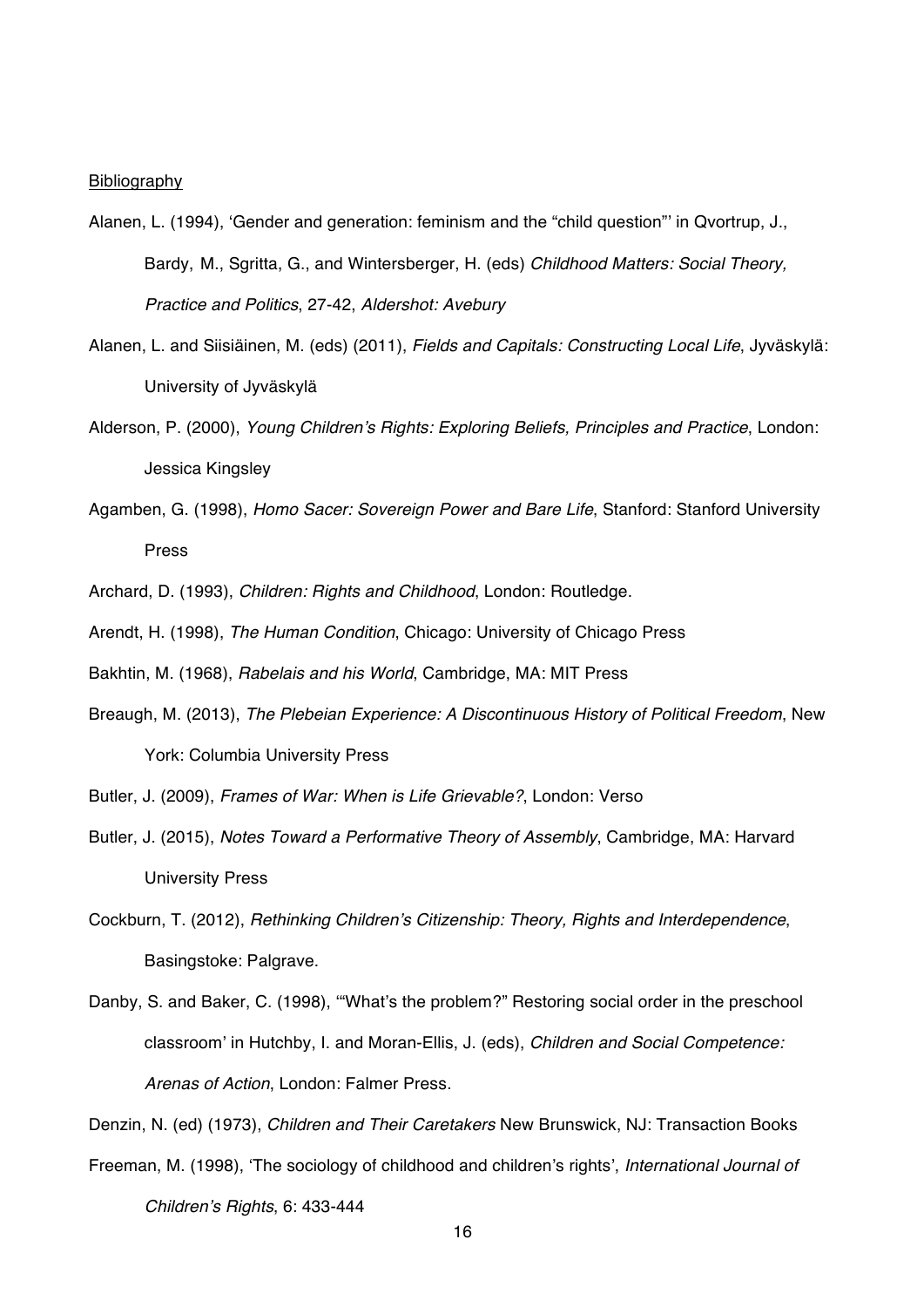Giddens, A. (1998), *The Third Way: The Renewal of Social Democracy*, Cambridge: Polity Press

- Gottlieb, A. (2004), *The Afterlife is Where We Come From*, Chicago: Chicago University Press
- Hanson, K. and Nieuwenhuys, O. (2013), *Reconceptualizing Children's Rights in International Development: Living Rights, Social Justice, Translations*, Cambridge: Cambridge University Press
- Harris, A. and Shields Dobson, A. (2015), 'Theorizing agency in post-girlpower times', *Continuum: Journal of Media & Cultural Studies*, 29(2): 145-156

Hart, R. (1992), *Children's Participation: From Tokenism to Citizenship*, Florence: UNICEF

- James, A. and James, A. (2004), *Constructing Childhood: Theory, Policy and Social Practice*, Basingstoke: Palgrave
- James, A. and Prout, A. (eds) (1990), *Constructing and Reconstructing Childhood: Contemporary Issues in the Sociological Study of Childhood*, London: Falmer Press
- Lafrance, M. (2009), 'Skin and the self: cultural theory and Anglo-American psychoanalysis', *Body and Society*, 15(3): 3-24

Lee, N. (2014), *Childhood and Biopolitics*, Basingstoke: Palgrave

- Lundy, L. (2007), '"Voice" is not enough: conceptualizing article 12 of the United Nations Convention on the Rights of the Child', *British Educational Research Journal*, 33(6): 927-942
- Manning, E. (2009), 'What if it didn't all begin and end with containment? Toward a leaky sense of self', *Body and Society*, 15(3): 33-45
- Mayall, B. (2000), 'The sociology of childhood in relation to children's rights', *International Journal of Children's Rights*, 8: 243-259
- Mizen, P., and Ofusu-Kusi, Y. (2013), 'Agency as vulnerability: accounting for children's movement to the streets of Accra', *Sociological Review*, 61(2): 363-382
- Ogden, T. (1989), *The Primitive Edge of Experience*, New Brunswick, NJ: Jason Aronson.
- Oswell, D. (2009), 'Yet to come? Globality and the sound of an infant politics', *Radical Politics Today*, 1(1): 1-18
- Oswell, D. (2013), *The Agency of Children: From Family to Global Human Rights*, Cambridge: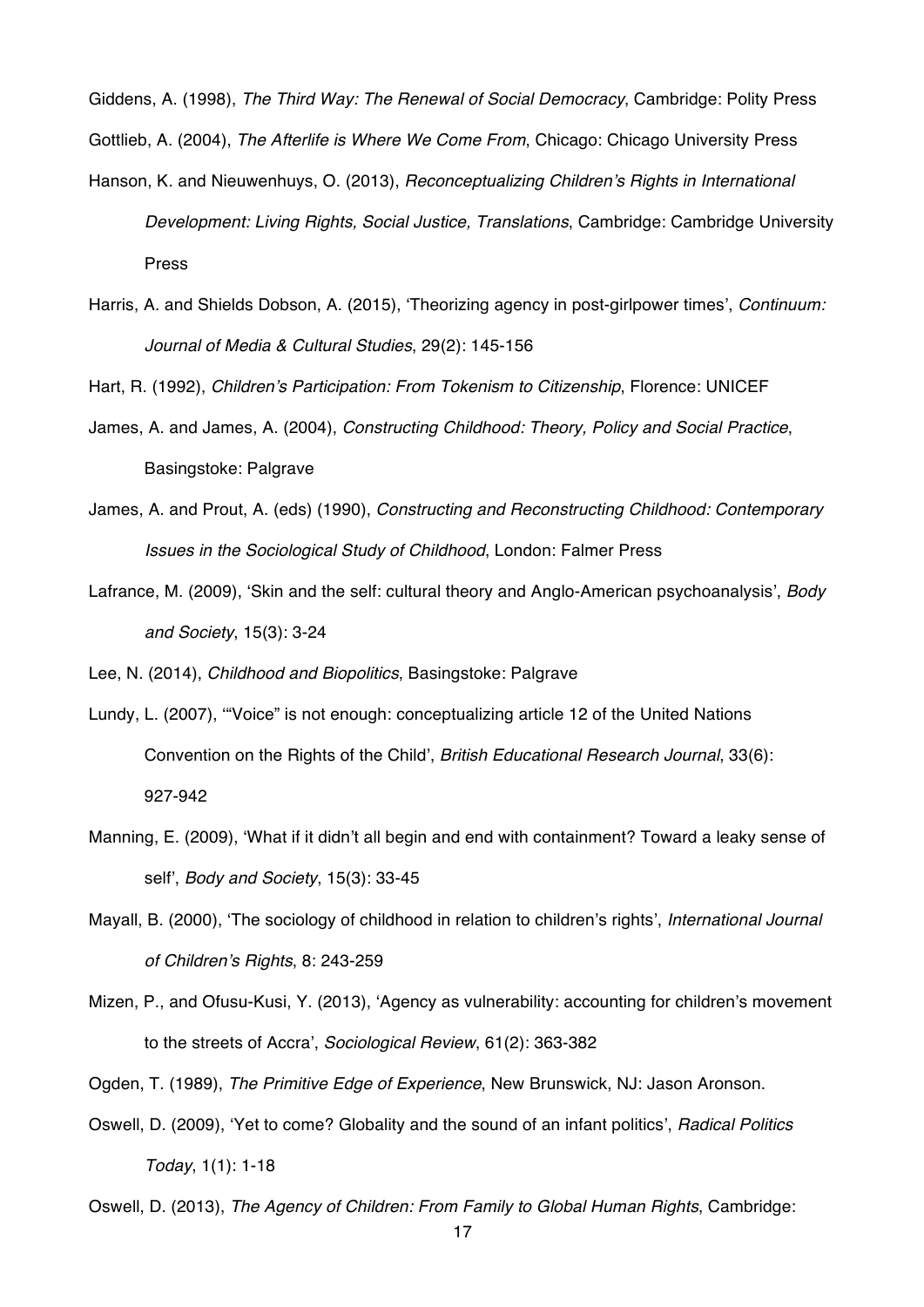Cambridge University Press

Oswell, D. (2016), 'Re-aligning children's agency and re-socialising children in Childhood Studies' in Esser, F., Baader, M., Betz, T., and Hungerland, B. (eds) *Reconceptualising Agency and Childhood: New Perspectives in Childhood Studies*, London: Routledge

Prout, A. (2005), *The Future of Childhood*, London: RoutledgeFalmer

- Puar, J. (2009), 'Prognosis time: towards a geopolitics of affect, debility and capacity', *Women and Performance: A Journal of Feminist Theory*, 19(2): 161-172
- Rancière, J. (1999), *Disagreement: Politics and Philosophy*, Minnesota: University of Minnesota Press
- Rancière, J. (2006), *The Politics of Aesthetics*, London: Continuum
- Rancière, J. (2010), *Dissensus: On Politics and Aesthetics*, London: Continuum
- Rosen, R. (2015), '"The Scream": meanings and excesses in early childhood settings', *Childhood*, 22(1): 39-52
- Rosen, R. and Newberry, J. (forthcoming), 'Love, labour and appropriation: reconceptualising social reproduction with women AND children in the frame' in Rosen, R. and Twamley, K. (eds.) *Feminism and the Politics of Childhood: Friends or Foes?*, London: University College London Press
- Sennett, R. (1977), *The Fall of Public Man*, New York: Alfred A Knopf Inc
- Simone, A. (2004), 'People as infrastructure: intersecting fragments in Johannesburg', *Public Culture*, 16(3): 407-429
- Smart, C., Neale, B. and Wade, A. (2001), *The Changing Experience of Childhood: Families and Divorce*, Cambridge: Polity Press
- Taft, J. (2011), *Rebel Girls: Youth Activism and Social Change across the Americas*, New York: New York University Press
- Taft, J. (2015), '"Adults talk too much": intergenerational dialogue and power in the Peruvian movement of working children', *Childhood* 22(4): 460-473
- Thoman, E. (1980), 'Infant development viewed in the mother-infant relationship' in Quilligan, E. J. (ed) *Fetal and Maternal Medicine*, 243-265, New York: John Wiley and Sons